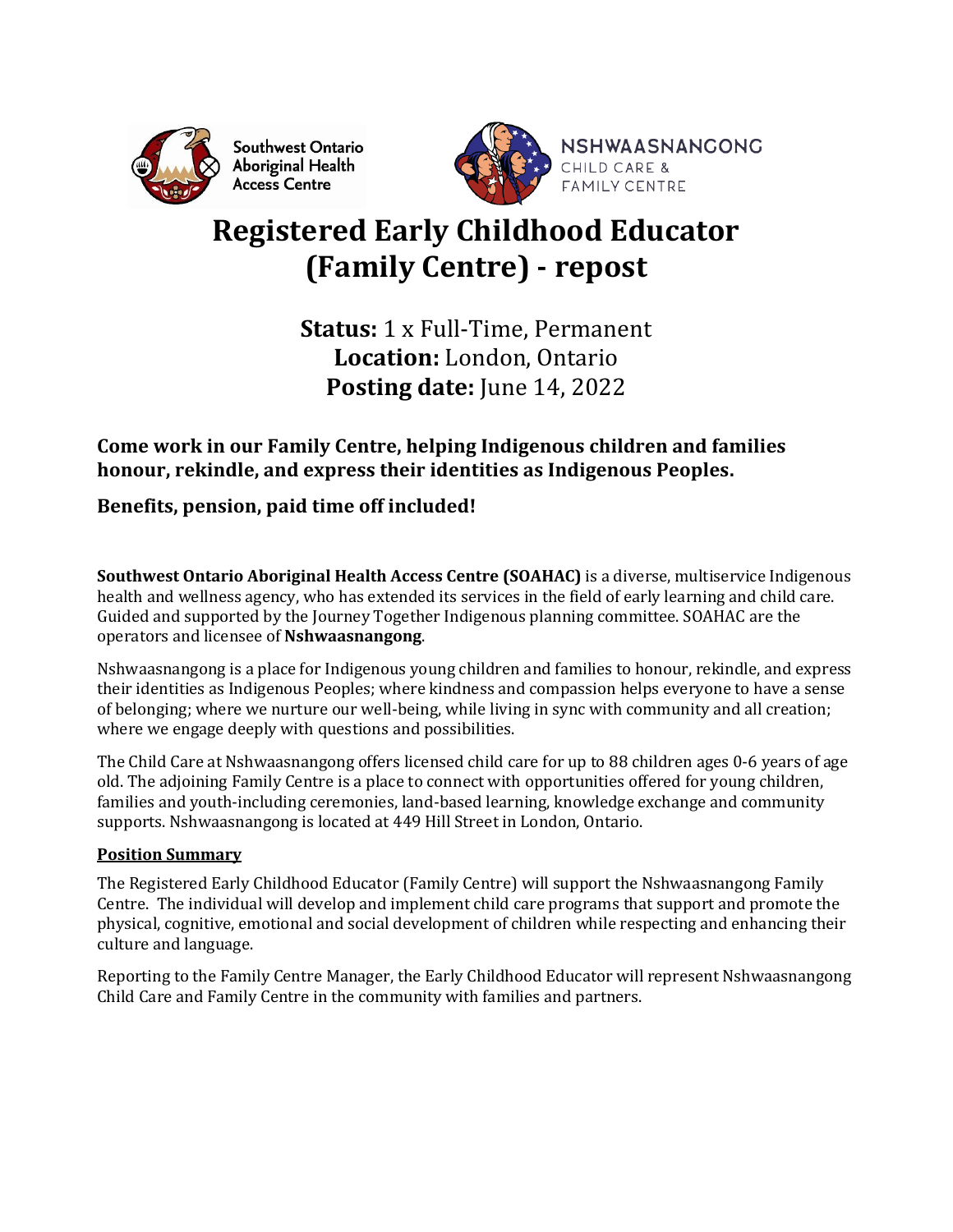# **Requirements**

- Two year Early Childhood Education Diploma/equivalent
- Registration with the College of Early Childhood Education
- Valid government issued driver's license and access to a reliable vehicle
- Personal auto insurance and can provide a clean driver's abstract
- Maintain current and satisfactory police check- vulnerable persons or CPIC;
- Up-to-date immunization records including at least 2 COVID-19;
- First Aid and CPR Certificates;
- Must be available for evening and/or weekend meetings or programming.
- Willingness to participate in ongoing Indigenous training, teachings and ceremonies

#### **Experience and Knowledge**

- 1 year working in a child care setting/Early On Family Centre or similar experience;
- Practical knowledge of *How Does Learning Happen? Ontario's Pedagogy for the Early Years;*
- Knowledge of Indigenous histories, cultures, creation stories, and languages of the Indigenous population in the London area;
- Genuinely committed to helping children and families learn;
- A clear and solid understanding of the issues faced by the urban Indigenous community;
- Experience working in community;
- Demonstrated customer service and facilitation skills;
- Demonstrated verbal, written and communication skills;
- Proficient with the use of computers including Microsoft Office (Word, Excel, PowerPoint) and internet usage, as well as any relevant educational software(s).
- Experience working in a First Nation community or Indigenous organization is considered an asset
- Fluency in an Indigenous language considered an asset

# **Responsibilities**

- Plan and initiate an environment that promotes Language and Culture of the local indigenous population that protects the health, security and well-being of children
- Brings Nshwaasnangong's Program Statement to life by reimagining early childhood education and emergent curriculum within an urban Indigenous context
- Knowledge of Indigenous pedagogical approaches that support *"How Does Learning Happen?" Ontario's Pedagogy for the Early Years*
- Assess the abilities, interests and needs of children
- Establish guidelines for behavior
- Engage children in activities by telling stories, teaching songs and promoting creativity through media of art, dramatic play, music and physical activity
- Establish and maintain collaborative relationships with co-workers and community service providers working with children
- Observe children for signs of potential learning or behavioral problems and prepare reports for parents, guardians or Supervisor
- Guide and assist children in the development of proper eating, dressing and toilet habits;
- Other duties as required or assigned by the CEO; Director, Indigenous relations Nshwaasnangong Child Care & Family Centre leadership team or delegate

*This job may require additional responsibilities and duties as assigned by Southwest Ontario Aboriginal Health Access Centre.*